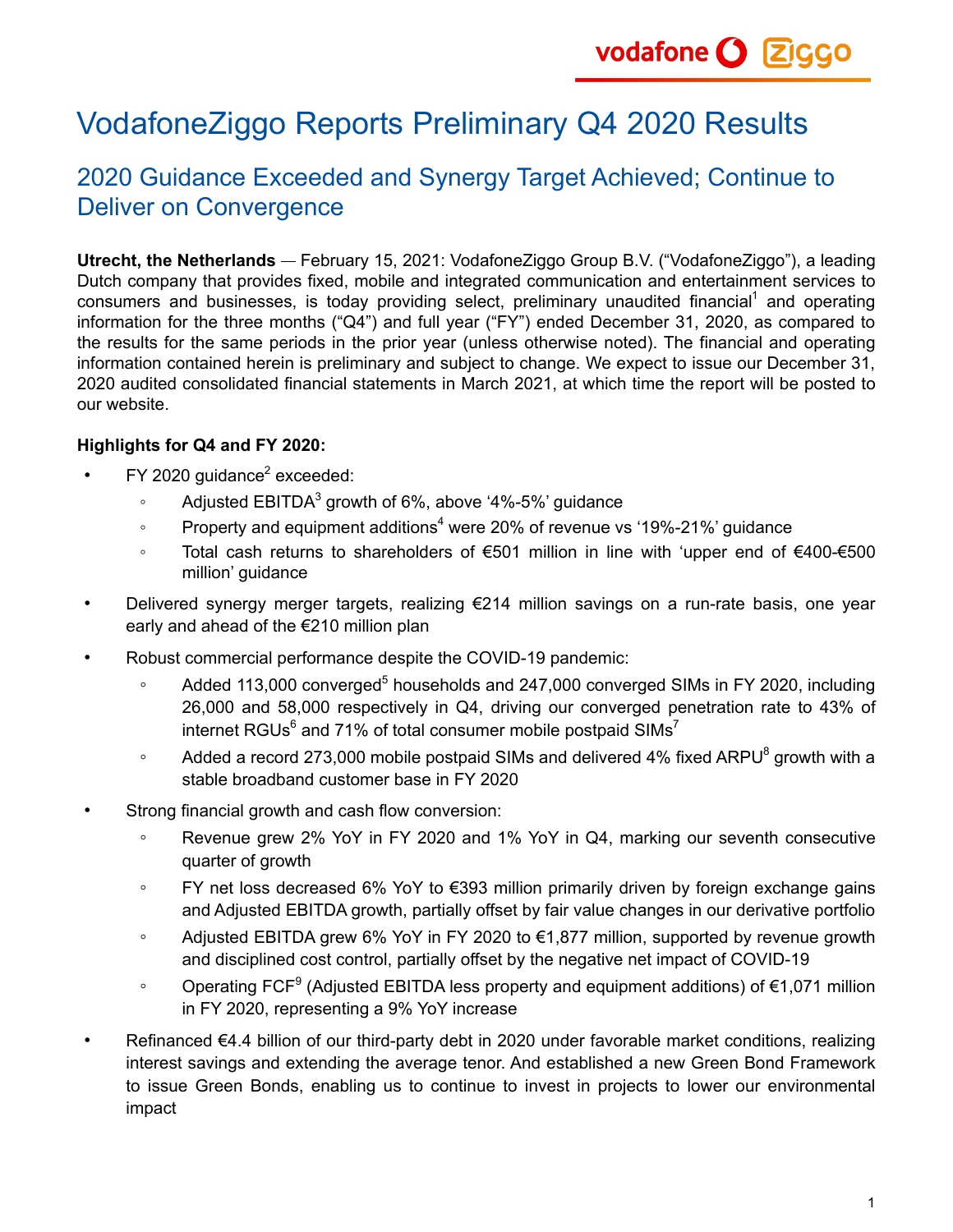- Launched initiatives to support the Dutch society during the COVID-19 pandemic, including:
	- Supporting parents with educational content to teach their children digital skills with 'Online Masters' learning program and connecting pupils with no internet at home with Ziggo WiFispots at no additional charge
	- Set up a 'Welkom Online' helpdesk to support senior citizens in how to use digital tools to stay connected with friends and family
- 2021 guidance:
	- 1%-3% Adjusted EBITDA growth
	- 19%-21% property and equipment additions as percentage of revenue
	- €550 €650 million total cash returns to shareholders

### **Jeroen Hoencamp, VodafoneZiggo CEO, commented:**

"2020 proved to be an extraordinary year and I am proud of the vital role we have played in supporting the Dutch Gigabit Society during the COVID-19 pandemic. We remain committed to providing essential high-speed connectivity and the best entertainment services to our customers through our GigaNet, supported by our new in-home SmartWiFi and nationwide 5G offerings. Over three million households are already connected with 1 Gbps speeds and we continue to invest and plan to double our Gigabit footprint during 2021. We achieved our synergy target this year, realizing €214 million run-rate cost synergies one year ahead of the original plan. This marked a successful milestone in our integration journey to one company, contributing to increased customer satisfaction and supporting our convergence strategy and the turnaround in our financial performance. We have increased the Fixed Mobile Convergence penetration, delivered record mobile postpaid additions and maintained a stable broadband base. We met all of our 2020 financial targets, realizing strong revenue and Adjusted EBITDA growth despite an adverse impact from the pandemic, and we are looking forward to another year of growth in 2021 where we will continue to invest in our GigaNet and focus on network and service quality."

### **Consumer performance for Q4 and FY 2020:**

Total consumer revenue grew 1% in Q4 and 3% in FY 2020

### Fixed:

Consumer cable revenue<sup>10</sup> grew 3% in Q4 and 4% in FY 2020

- Q4 and FY revenue growth was primarily driven by a 4% YoY increase of Consumer cable ARPU, more than offsetting the impact of customer decline
	- Implemented an average 3.4% price increase as per July 1 across our customer base
- Internet RGUs decreased by 24,000 in FY 2020 including 14,000 in Q4, primarily driven by increased market competition. The introduction of the new SmartWiFi package proved to be successful as customers indicate they have experienced an improvement in their in-home broadband connection
- Added 81,000 new customers in Q4 to our next-generation 4K video platform Mediabox Next, bringing the total to 568,000 customers, which represents 18% of our enhanced video base. Additionally, we are upgrading our one million Mediabox XL customers, at no additional charge, to the new Mediabox Next user interface
- Connected three million households in 2020 to 1 Gbps speeds as part of our DOCSIS 3.1 roll-out, which represents roughly 41% of total homes passed. We expect to achieve an 80% penetration by the end of 2021 with nationwide coverage in early 2022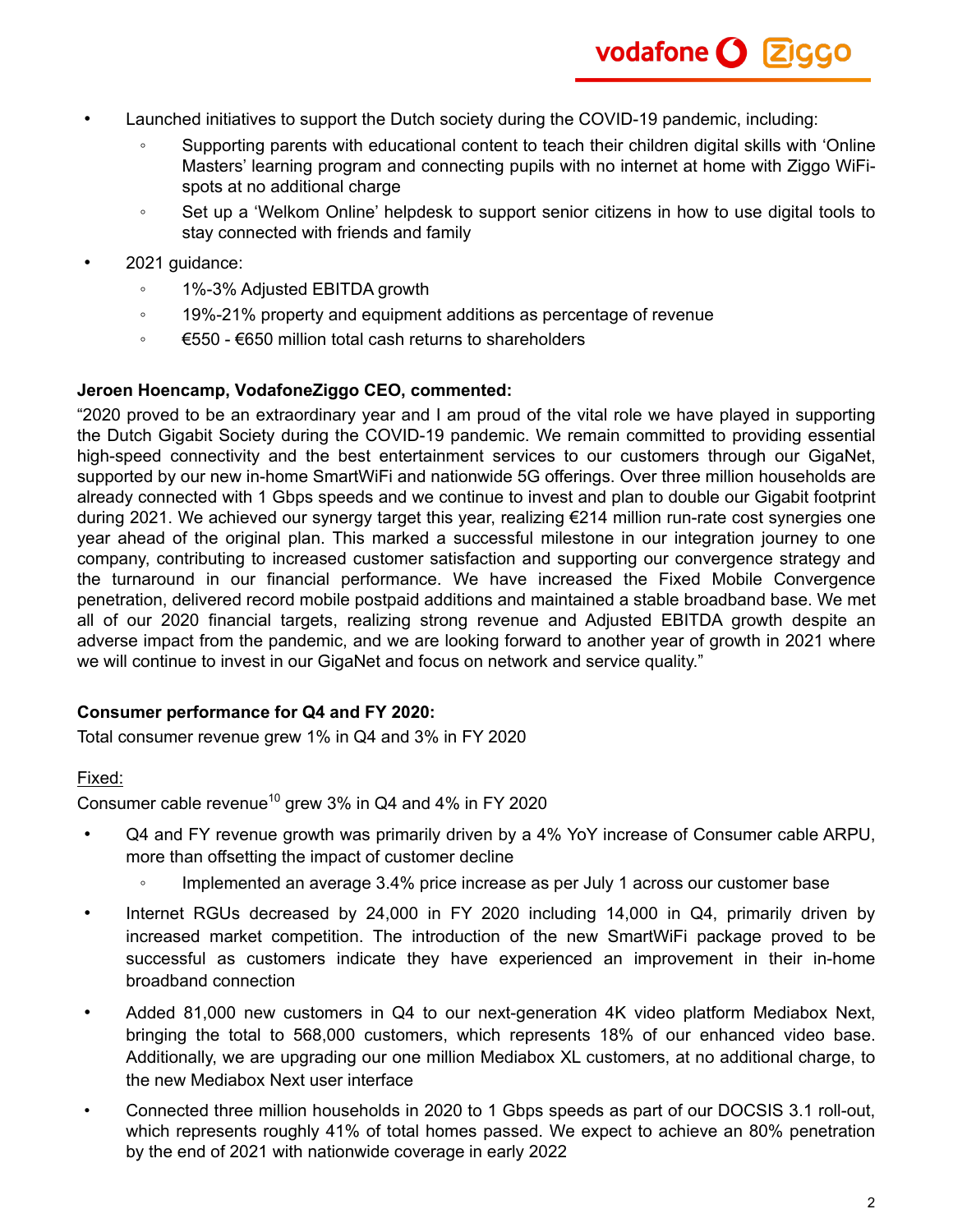Mobile:

Consumer mobile revenue<sup>11</sup> decreased 5% in Q4 and was stable in FY 2020

- Q4 revenue decline was the result of lower handset and accessories sales and a decrease of ARPU partially offset by strong customer base growth
	- Q4 consumer postpaid ARPU decreased 6% YoY to €18, primarily driven by (i) differences in phasing of converged discounts compared to the prior-year period and (ii) reduced outof-bundle roaming revenue associated with COVID-19 travel restrictions
- We added 188,000 net mobile postpaid customers in FY 2020, representing our best result in four years, supported by low mobile postpaid churn. Q4 mobile postpaid customers increased by 40,000

### **Business performance for Q4 and FY 2020:**

Total B2B revenue was stable in both Q4 and FY 2020

### Fixed:

B2B cable revenue<sup>12</sup> grew 9% in Q4 and 10% in FY 2020

- Revenue growth was primarily driven by growth of our SOHO ("Small Office Home Office") and Small Business customer base and increasing demand for our Unified Communication portfolio
- Added 6,000 SoHo/Small Business customers and 11,500 fixed RGUs in Q4, bringing the FY total additions to 24,000 and 51,000, respectively
- Q4 SOHO cable ARPU increased 5% YoY to €61 and Q4 Small Business cable ARPU decreased 2% YoY to €81

### Mobile:

B2B mobile revenue<sup>13</sup> decreased 8% in both Q4 and FY 2020

- Revenue decline in Q4 was primarily driven by (i) lower roaming out-of-bundle and visitor revenue related to COVID-19 travel restrictions, (ii) pricing pressure in the large corporate segment partially offset by (iii) customer base growth
- 27,000 net mobile postpaid customers were added in Q4, bringing the FY total additions to 85,000
- B2B mobile postpaid ARPU decreased 8% YoY in Q4 to €17 driven by the aforementioned revenue headwinds
- Vodafone Business has launched a new range of end-to-end Internet of Things ("IoT") services focused on smart buildings, vehicles, industry and utilities, in collaboration with IoT.nxt, supporting our customers in their digital transformation journey

### **Financial highlights for Q4 and FY 2020<sup>1</sup> :**

• Revenue grew 1% YoY in Q4 and 2% YoY in FY 2020, primarily driven by aggregate growth in our combined customer base and fixed ARPU growth, which more than offset €19 million of estimated COVID-19 related headwinds in Q4 and €50 million in FY 2020, of which more than 90% related to roaming, visitor and handset revenue losses. Excluding the estimated effect of COVID-19, Q4 revenue growth was in line with the previous quarters in 2020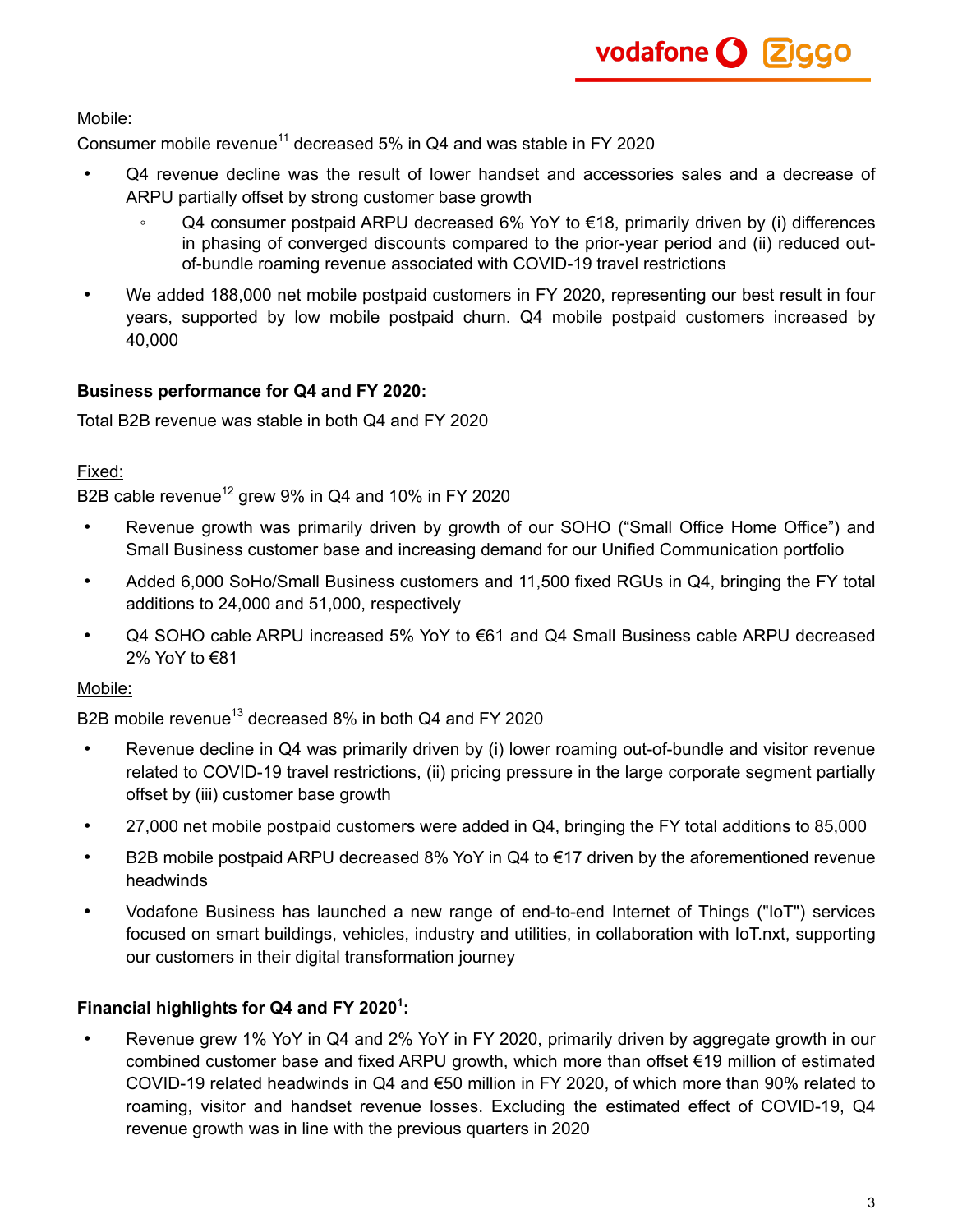- Net loss increased 121% YoY to €294 million in Q4, primarily driven by (i) higher net losses on derivative instruments, (ii) higher income tax expenses driven by a change in the enacted tax rate, partially offset by (iii) higher foreign currency transaction gains, and (iv) an increase in Adjusted EBITDA
	- FY net loss decreased 6% YoY to €393 million, primarily driven by (i) changes in foreign currency transaction gains (losses), (ii) an increase in Adjusted EBITDA, (iii) an accrual release associated with harmonization of labor contract conditions partially offset by (iv) changes in realized and unrealized gains (losses) on derivative instruments, (v) changes in income taxes and (vi) changes in gains (losses) on debt extinguishment
- Q4 Adjusted EBITDA increased 1% YoY to €460 million, marking ten consecutive quarters of growth, supported by strong revenue growth and cost control, partially offsetting the negative net impact of COVID-19. On a FY basis, Adjusted EBITDA grew 6% YoY to €1,877 million
	- COVID-19 related revenue headwinds were partially offset by lower programming, roaming, handset, staff and marketing costs. Negative net impact of COVID-19 was estimated to be €10 million in Q4 and €15 million in FY 2020
	- Integration expenses were €4 million in Q4, bringing FY total to €13 million
- Property and equipment additions were 19% of revenue in Q4 and 20% in FY 2020
	- Q4 additions were €8 million higher YoY, primarily driven by higher inventory levels and accelerated investment in fixed network and consolidation of IT systems
	- FY additions increased by €13 million YoY, primarily driven by accelerated investment in both our mobile and fixed network as well as consolidation of IT systems, partially offset by a decrease in CPE volume
	- Integration-related additions amounted to €22 million in Q4, bringing FY total to €87 million
- FY operating FCF increased 9% YoY to  $€1,071$  million, representing 27% of revenue compared to €982 million or 25% of revenue in the prior-year period primarily as a result of the aforementioned Adjusted EBITDA growth
- During the quarter, our cash returns to shareholders were  $E$ 23 million of interest on the Shareholder Notes and dividends of €242 million, bringing the FY total to €501 million
- At December 31, 2020, our fully-swapped third-party debt borrowing  $cost^{14}$  was 4.3% and the average tenor of our third-party debt (excluding vendor and handset financing obligations) was 7.6 years
- In November 2020, we issued \$91 million 4.875% Senior Secured Notes ("SSNs") due 2030 by tapping the existing 2030 USD SSNs. These SSNs were issued at a premium of 104% and the proceeds were used to fund the redemption of a portion (10%) of the euro denominated 4.250% SSNs due 2027
- Additionally, in December 2020, we published our new Green Bond Framework, enabling us to invest in projects to support our sustainability strategy and ambition to lower our environmental impact. Our Green Bond Framework is aligned with the ICMA Green Bond Principles 2018 and has been certified by Sustainalytics, a leading and global independent company in Environmental Social Governance ("ESG") research and rating provider
	- Under the Framework, the inaugural Green Bond was issued by an unconsolidated thirdparty SPV (VZ Vendor Financing II B.V.) issuing €700 million 2.875% Vendor Financing Notes due 2029 with proceeds used to refinance the existing €600 million 2.5% Vendor Financing Notes due January 2024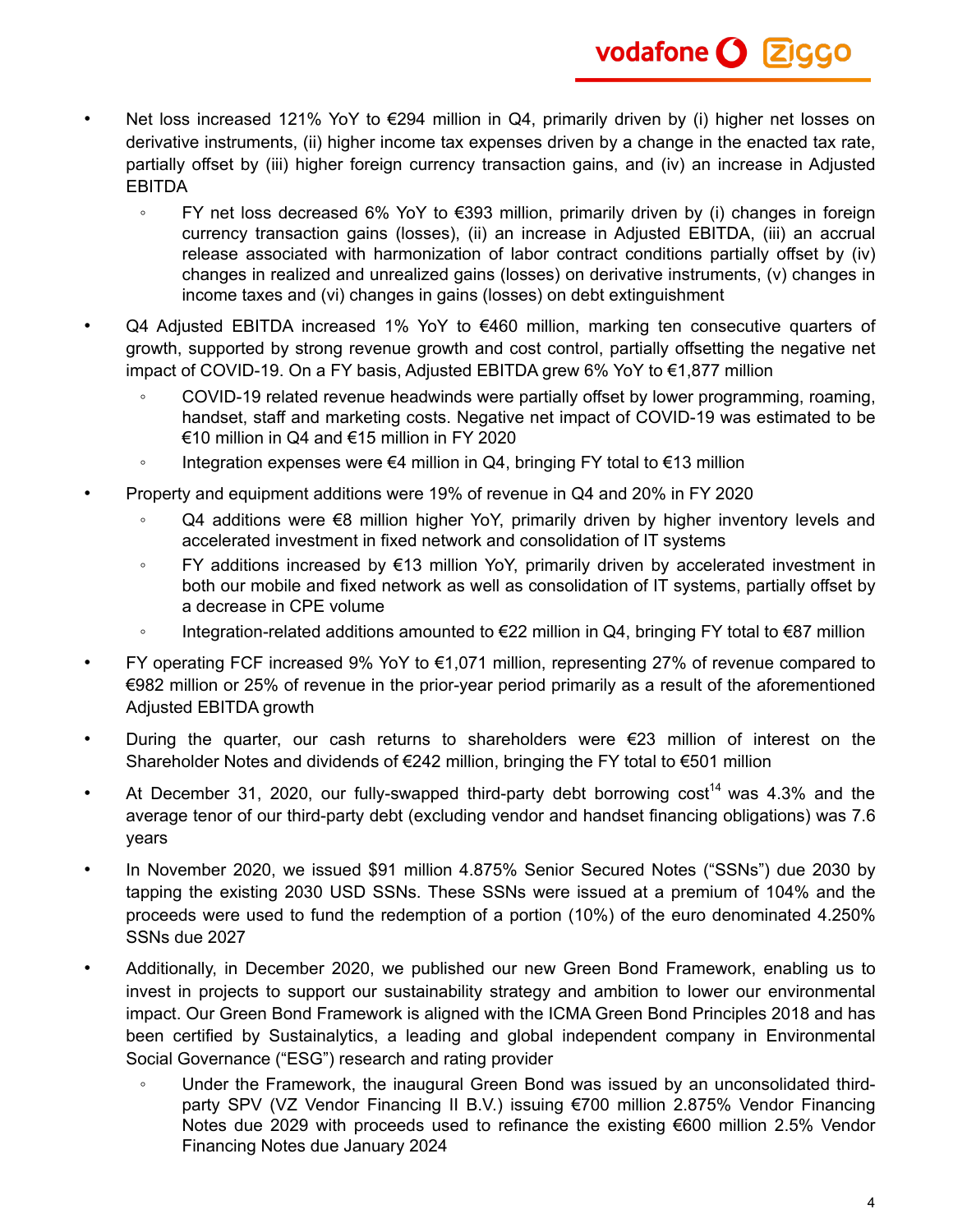

- The additional €100 million will be used to further de-risk the Vendor Finance program by purchasing vendor financing receivables from the vendor financing facility provider. Thereby reducing the reliance on our uncommitted, 360 day, vendor financing lines. Vendor financing debt will remain capped at €1 billion
- In connection with the Framework, we are committed to invest an amount equal to the net proceeds of the Green Bonds in existing and/or future projects that will lower our environmental impact in areas such as renewable energy, energy efficiency, clean transportation, eco-efficient products, technology and processes and green buildings
- Due to favorable market conditions we refinanced €4.4 billion of our third-party debt in 2020, realizing interest savings and extending the average tenor
- In February 2021, we refinanced \$200 million of our existing 5.5% Senior Secured Notes due 2027 by the issuance of an additional \$200 million of our 4.875% Senior Secured Notes due 2030. This transaction was leverage neutral, and resulted in an increase in our debt tenor and future interest savings
- At December 31, 2020, total third-party debt (excluding vendor financing, other debt and lease obligations) was €9.4 billion, which is a decrease of €0.2 billion from September 30, 2020 related to the weakening of the USD. Further, when taking into consideration the projected principal-related cash flows associated with our cross-currency derivative instruments, the total covenant amount of third party gross debt was €9.2 billion at December 31, 2020, which is an increase of €0.1 billion from September 30, 2020. For information concerning the debt balances used in our covenant calculations, see Covenant Debt Information below
- At December 31, 2020, and subject to the completion of our corresponding compliance reporting requirements, (i) the ratio of Senior Net Debt to Annualized EBITDA (last two quarters annualized) was 3.61x and (ii) the ratio of Total Net Debt to Annualized EBITDA (last two quarters annualized) was 4.65x, each as calculated in accordance with our most restrictive covenants, and now reflecting the Credit Facility Excluded Amount as defined in the respective credit agreements
	- Vendor and handset financing obligations are not included in the calculation of our leverage covenants. If we were to include these obligations in our leverage ratio calculation, and not reflect the Credit Facility Excluded Amount, the ratio of Total Net Debt to Annualized EBITDA would have been 5.49x at December 31, 2020
- At December 31, 2020, we had maximum undrawn Revolving Credit Facility commitments of €800 million. When our Q4 compliance reporting requirements have been completed and assuming no changes from December 31, 2020 borrowing levels, we anticipate that we will continue to have €800 million of our unused Revolving Credit Facility commitments available to be drawn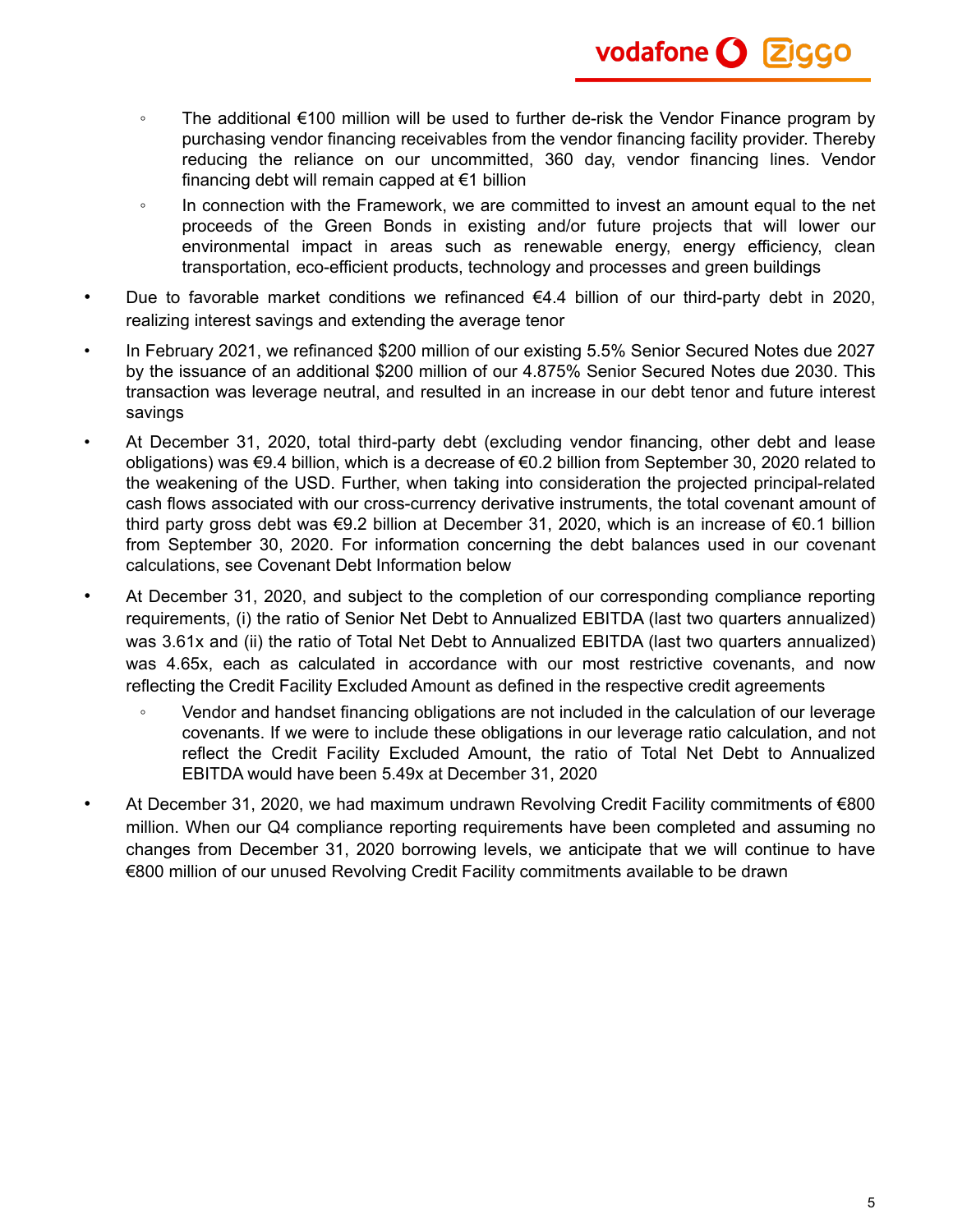# **Operating Statistics Summary**

|                                                       | As of and for the three months<br>ended December 31, |   |           |
|-------------------------------------------------------|------------------------------------------------------|---|-----------|
|                                                       | 2020                                                 |   | 2019      |
| <b>Footprint</b>                                      |                                                      |   |           |
| Homes Passed <sup>15</sup> .                          | 7,298,700                                            |   | 7,250,800 |
| <b>Fixed-Line Customer Relationships<sup>16</sup></b> |                                                      |   |           |
|                                                       | 3,836,300                                            |   | 3,875,100 |
|                                                       | (16, 300)                                            |   | (3,400)   |
|                                                       | 2.47                                                 |   | 2.49      |
|                                                       | 51                                                   | € | 49        |
| <b>Fixed Customer Bundling</b>                        |                                                      |   |           |
|                                                       | 12.1%                                                |   | 13.0%     |
|                                                       | 29.0%                                                |   | 25.2%     |
|                                                       | 58.9%                                                |   | 61.8%     |
| Mobile SIMs <sup>7</sup>                              |                                                      |   |           |
| Postpaid.                                             | 4,757,100                                            |   | 4,483,700 |
| Prepaid.                                              | 432,700                                              |   | 581,200   |
|                                                       | 5,189,800                                            |   | 5,064,900 |
|                                                       | 67,000                                               |   | 75,500    |
|                                                       | (32,000)                                             |   | (29, 800) |
|                                                       | 35,000                                               |   | 45,700    |
| Q4 Monthly Mobile ARPU                                |                                                      |   |           |
|                                                       | 18                                                   | € | 19        |
|                                                       | 3                                                    | € | 3         |
| Convergence <sup>5</sup>                              |                                                      |   |           |
|                                                       | 1,458,400                                            |   | 1,345,000 |
|                                                       | 2,327,800                                            |   | 2,081,000 |
|                                                       | 43%                                                  |   | 40%       |
| <b>Subscribers (RGUs)</b>                             |                                                      |   |           |
| Basic Video <sup>17</sup>                             | 504,900                                              |   | 491,300   |
|                                                       | 3,326,400                                            |   | 3,378,800 |
|                                                       | 3,831,300                                            |   | 3,870,100 |
| Internet <sup>19</sup>                                | 3,363,500                                            |   | 3,362,100 |
|                                                       | 2,272,800                                            |   | 2,409,500 |
|                                                       | 9,467,600                                            |   | 9,641,700 |
| <b>Q4 Organic RGU Net Additions (Losses)</b>          |                                                      |   |           |
|                                                       | 4,600                                                |   | (2,800)   |
|                                                       | (20, 900)                                            |   | (800)     |
|                                                       | (16, 300)                                            |   | (3,600)   |
|                                                       | (7,800)                                              |   | 13,100    |
|                                                       | (42,700)                                             |   | (23, 400) |
|                                                       | (66, 800)                                            |   | (13,900)  |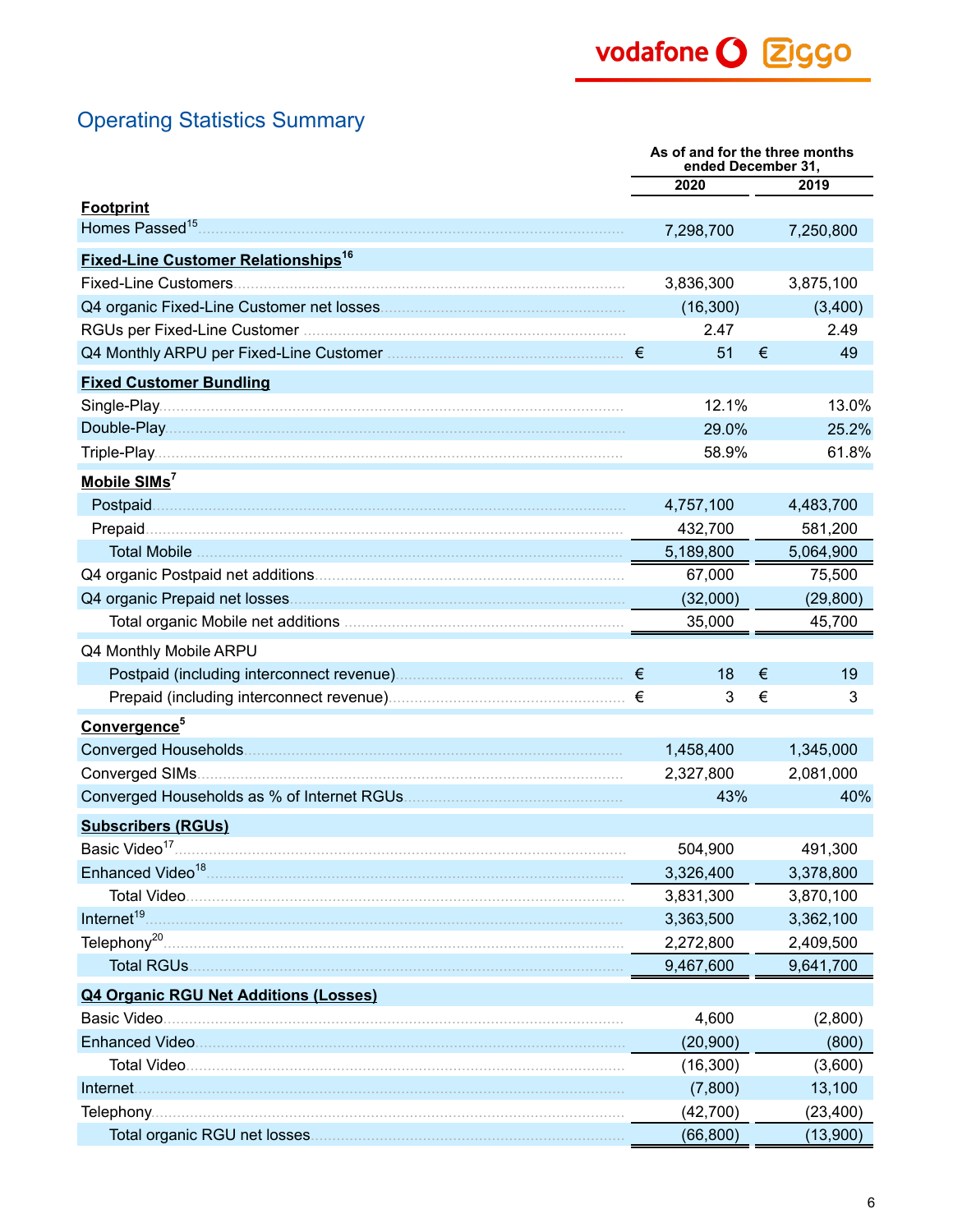# Financial Results, Adjusted EBITDA Reconciliation, Property and Equipment Additions & Operating FCF Reconciliation

The following table reflects preliminary unaudited selected financial results for the three months and year ended December 31, 2020 and 2019.

|                                       | Three months ended<br>December 31, |          |                               |          | Year ended December 31, |            |  |
|---------------------------------------|------------------------------------|----------|-------------------------------|----------|-------------------------|------------|--|
|                                       | 2020                               | 2019*    | Change                        | 2020     | 2019*                   | Change     |  |
|                                       |                                    |          | in millions, except % amounts |          |                         |            |  |
| <b>Total revenue</b>                  |                                    |          |                               |          |                         |            |  |
| Consumer cable revenue <sup>10</sup>  |                                    |          |                               |          |                         |            |  |
|                                       |                                    | € 510.9  | 2.3%                          | €2,071.7 | €2,004.6                | 3.3%       |  |
|                                       | 9.5                                | 4.3      | 120.9%                        | 23.8     | 19.3                    | 23.3%      |  |
| Total consumer cable revenue          | 531.9                              | 515.2    | 3.2%                          | 2,095.5  | 2,023.9                 | 3.5%       |  |
| Consumer mobile revenue <sup>11</sup> |                                    |          |                               |          |                         |            |  |
|                                       | 156.5                              | 157.9    | $(0.9\%)$                     | 624.5    | 627.7                   | $(0.5\%)$  |  |
|                                       | 67.3                               | 77.6     | $(13.3\%)$                    | 245.6    | 241.4                   | 1.7%       |  |
| Total consumer mobile revenue         | 223.8                              | 235.5    | $(5.0\%)$                     | 870.1    | 869.1                   | 0.1%       |  |
| Total consumer revenue                | 755.7                              | 750.7    | 0.7%                          | 2,965.6  | 2,893.0                 | 2.5%       |  |
| B2B cable revenue <sup>12</sup>       |                                    |          |                               |          |                         |            |  |
|                                       | 125.4                              | 115.5    | 8.6%                          | 482.4    | 437.7                   | 10.2%      |  |
|                                       | 3.6                                | 2.5      | 44.0%                         | 15.6     | 16.8                    | $(7.1\%)$  |  |
| Total B2B cable revenue               | 129.0                              | 118.0    | 9.3%                          | 498.0    | 454.5                   | 9.6%       |  |
| B2B mobile revenue <sup>13</sup>      |                                    |          |                               |          |                         |            |  |
|                                       | 95.0                               | 102.5    | $(7.3\%)$                     | 381.1    | 424.8                   | $(10.3\%)$ |  |
|                                       | 32.7                               | 36.9     | $(11.4\%)$                    | 114.1    | 112.5                   | 1.4%       |  |
| Total B2B mobile revenue              | 127.7                              | 139.4    | $(8.4\%)$                     | 495.2    | 537.3                   | $(7.8\%)$  |  |
|                                       | 256.7                              | 257.4    | $(0.3\%)$                     | 993.2    | 991.8                   | 0.1%       |  |
|                                       | 12.0                               | 10.7     | 12.1%                         | 41.4     | 38.1                    | 8.7%       |  |
|                                       | €1,024.4                           | €1,018.8 | 0.5%                          | €4,000.2 | €3,922.9                | 2.0%       |  |
| Adjusted EBITDA <sup>3</sup>          | € 459.5                            | € 456.9  | 0.6%                          | €1,876.9 | €1,775.5                | 5.7%       |  |
| Adjusted EBITDA as a percentage of    | 44.9 %                             | 44.8 %   |                               | 46.9 %   | 45.3 %                  |            |  |

\* Certain revenue amounts have been reclassified to conform to our 2020 presentation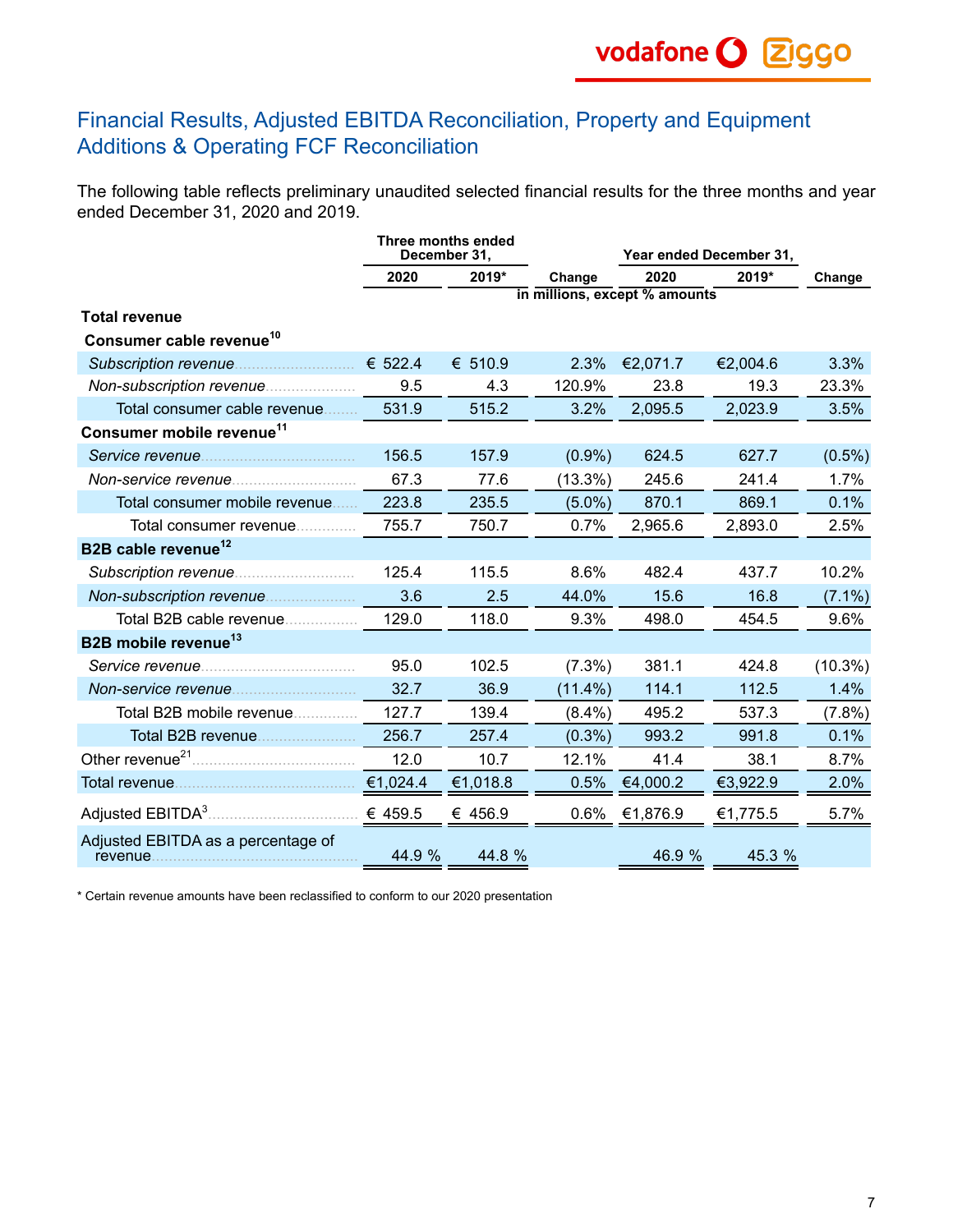The following table provides a reconciliation of net loss to Adjusted EBITDA:

|                                                                          | Three months ended<br>December 31, |               |   | Year ended December 31, |   |               |   |         |
|--------------------------------------------------------------------------|------------------------------------|---------------|---|-------------------------|---|---------------|---|---------|
|                                                                          |                                    | 2020          |   | 2019                    |   | 2020          |   | 2019    |
|                                                                          |                                    |               |   | in millions             |   |               |   |         |
| Net loss.                                                                | €                                  | $(294.2) \in$ |   | $(133.1) \in$           |   | $(393.1) \in$ |   | (419.7) |
|                                                                          |                                    | 94.5          |   | 37.4                    |   | 141.5         |   | (38.0)  |
| Other expense (income), net                                              |                                    | (0.1)         |   | 0.4                     |   | (0.2)         |   | (1.8)   |
|                                                                          |                                    | 12.3          |   | 14.4                    |   | 41.9          |   | (32.2)  |
| Foreign currency transaction losses (gains), net                         |                                    | (219.1)       |   | (151.5)                 |   | (453.8)       |   | 90.0    |
| Realized and unrealized losses (gains) on derivative<br>instruments, net |                                    | 281.7         |   | 78.9                    |   | 387.8         |   | (70.1)  |
| Interest expense:                                                        |                                    |               |   |                         |   |               |   |         |
| Third-party                                                              |                                    | 105.7         |   | 120.8                   |   | 440.5         |   | 488.3   |
| Related-party                                                            |                                    | 22.8          |   | 22.6                    |   | 84.0          |   | 89.9    |
|                                                                          |                                    | 3.6           |   | (10.1)                  |   | 248.6         |   | 106.4   |
| Impairment, restructuring and other operating items, net                 |                                    | 6.9           |   | 8.2                     |   | (11.7)        |   | 40.2    |
|                                                                          |                                    | 449.0         |   | 458.6                   |   | 1,639.7       |   | 1,627.5 |
|                                                                          |                                    |               |   | 0.2                     |   | 0.3           |   | 1.4     |
|                                                                          | €                                  | 459.5         | € | 456.9                   | € | 1,876.9       | € | 1,775.5 |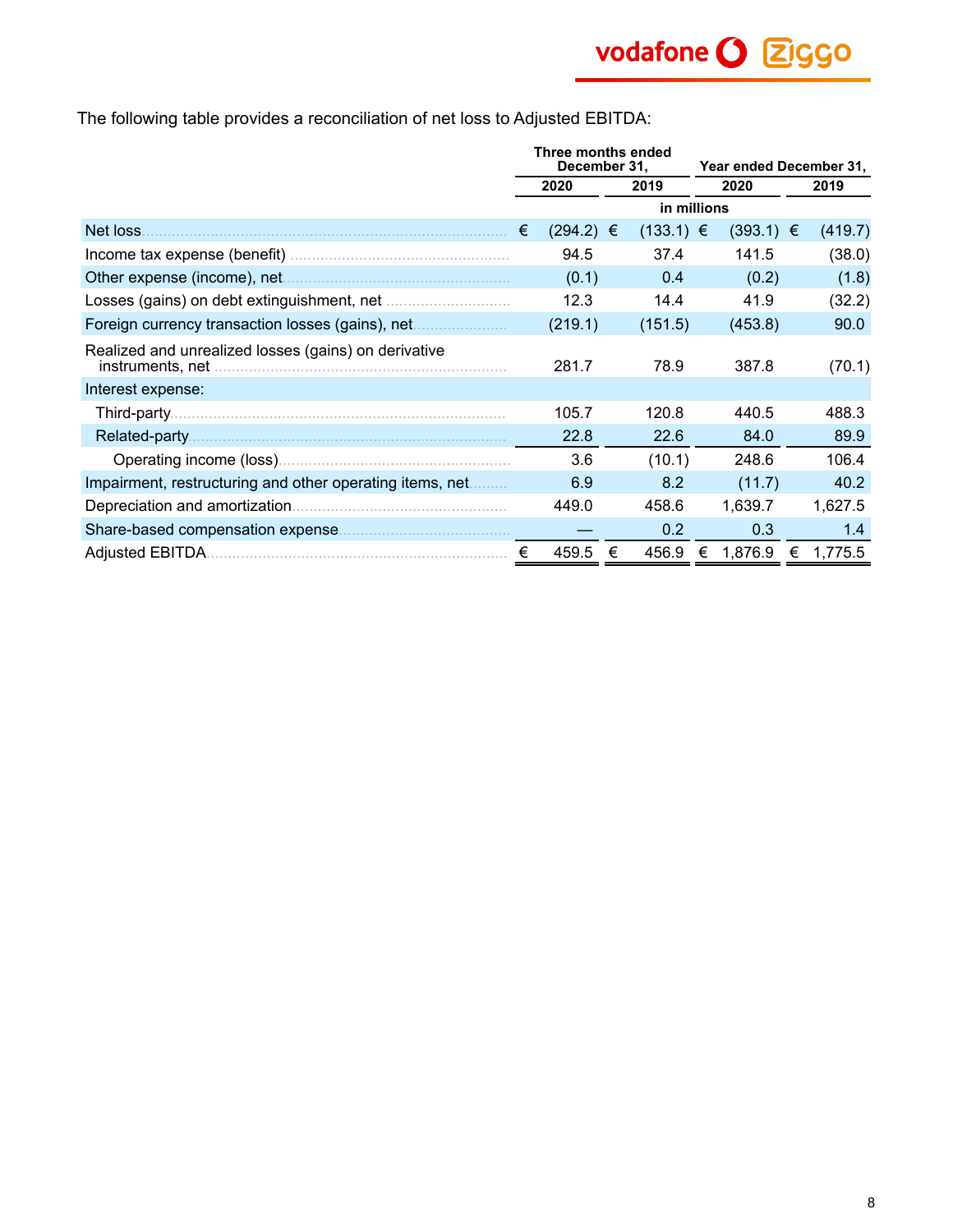vodafone O 2GGO

The table below highlights the categories of our property and equipment additions for the indicated periods and reconciles those additions to the capital expenditures that we present in our condensed consolidated statements of cash flows:

|                                                                    | Three months ended<br>December 31. |         |   | Year ended December 31, |                               |          |   |          |
|--------------------------------------------------------------------|------------------------------------|---------|---|-------------------------|-------------------------------|----------|---|----------|
|                                                                    | 2020<br>2019                       |         |   | 2020                    |                               | 2019     |   |          |
|                                                                    |                                    |         |   |                         | in millions, except % amounts |          |   |          |
|                                                                    |                                    | 36.5    | € | 36.4                    |                               | € 168.3  | € | 213.1    |
|                                                                    |                                    | 31.8    |   | 30.9                    |                               | 132.1    |   | 125.7    |
| Capacity                                                           |                                    | 63.4    |   | 71.1                    |                               | 240.2    |   | 229.1    |
|                                                                    |                                    | 57.6    |   | 40.2                    |                               | 240.3    |   | 194.9    |
|                                                                    |                                    | 6.7     |   | 9.0                     |                               | 25.3     |   | 30.4     |
|                                                                    |                                    | 196.0   |   | 187.6                   |                               | 806.2    |   | 793.2    |
| Assets acquired under capital-related vendor financing             |                                    | (122.0) |   | (152.4)                 |                               | (494.8)  |   | (546.5)  |
|                                                                    |                                    | (2.4)   |   | 2.5                     |                               | (13.6)   |   | (5.2)    |
| Changes in liabilities related to capital expenditures             |                                    | (26.7)  |   | 19.2                    |                               | (9.3)    |   | 79.4     |
|                                                                    |                                    | 44.9    | € | 56.9                    |                               | € 288.5  | € | 320.9    |
|                                                                    |                                    |         |   |                         |                               |          |   |          |
|                                                                    |                                    |         | € |                         | €                             | 252.4    | € |          |
| Changes in liabilities related to spectrum expenditures            |                                    |         |   |                         |                               | (44.5)   |   |          |
|                                                                    |                                    |         | € |                         |                               | € 207.9  | € |          |
|                                                                    |                                    |         |   |                         |                               |          |   |          |
| Property and equipment additions as a percentage of revenue 19.1 % |                                    |         |   | 18.4 %                  |                               | 20.2 %   |   | 20.2 %   |
|                                                                    |                                    |         |   |                         |                               |          |   |          |
| <b>Operating FCF<sup>9</sup> Reconciliation</b>                    |                                    |         |   |                         |                               |          |   |          |
|                                                                    |                                    |         |   | € 456.9                 |                               | €1,876.9 |   | €1,775.5 |
|                                                                    |                                    | (196.0) |   | (187.6)                 |                               | (806.2)  |   | (793.2)  |
|                                                                    |                                    |         |   | € 269.3                 |                               | €1,070.7 |   | € 982.3  |
|                                                                    |                                    | 25.7 %  |   | 26.4 %                  |                               | 26.8 %   |   | 25.0 %   |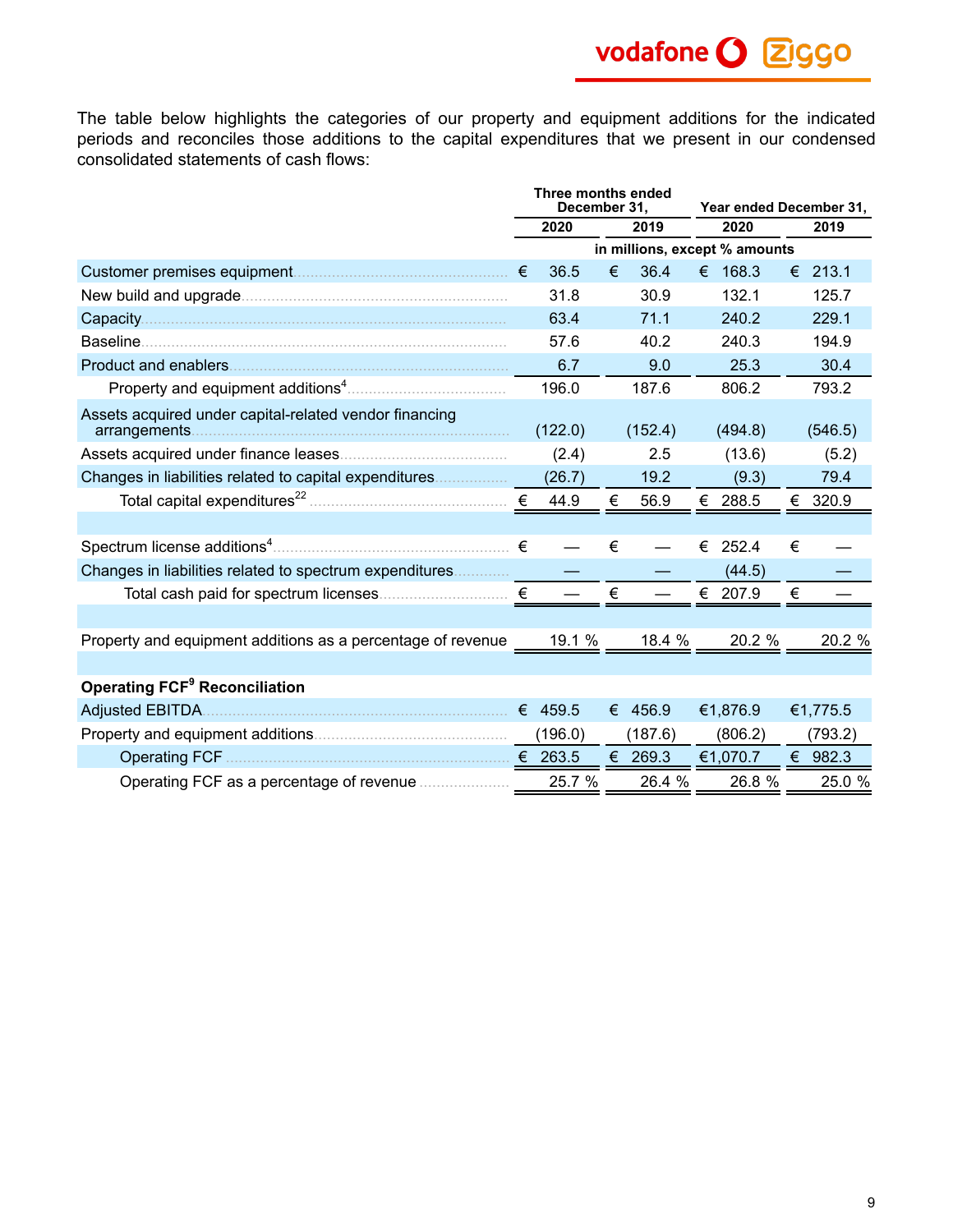# Third-Party Debt and Cash

The following table details the borrowing currency and euro equivalent of the nominal amount outstanding of VodafoneZiggo's consolidated third-party debt and cash.

|                                                                                     |                | December 31,                 | September 30,   |              |  |
|-------------------------------------------------------------------------------------|----------------|------------------------------|-----------------|--------------|--|
|                                                                                     |                | 2020                         | 2020            |              |  |
|                                                                                     |                | <b>Borrowing</b><br>currency |                 | € equivalent |  |
|                                                                                     |                |                              | in millions     |              |  |
| <b>Credit Facilities</b>                                                            |                |                              |                 |              |  |
|                                                                                     |                | 2,250.0                      | 2,250.0         | 2,250.0      |  |
|                                                                                     |                | 2,525.0                      | 2,065.4         | 2,154.2      |  |
|                                                                                     |                | 151.4                        | 151.4           | 6.6          |  |
|                                                                                     |                |                              |                 |              |  |
|                                                                                     |                |                              | 4,466.8         | 4,410.8      |  |
| <b>Senior Secured Notes</b>                                                         |                |                              |                 |              |  |
|                                                                                     | $\mathfrak{S}$ | 1,800.0                      | 1,472.3         | 1,535.6      |  |
|                                                                                     | €              | 620.0                        | 620.0           | 697.5        |  |
|                                                                                     |                | 791.0                        | 647.0           | 597.2        |  |
|                                                                                     | €              | 502.5                        | 502.5           | 502.5        |  |
|                                                                                     |                |                              | 3,241.8         | 3,332.8      |  |
| <b>Senior Notes</b>                                                                 |                |                              |                 |              |  |
|                                                                                     |                | 900.0                        | 900.0           | 900.0        |  |
|                                                                                     |                | 625.0                        | 511.2           | 533.2        |  |
|                                                                                     |                | 500.0                        | 409.0           | 426.6        |  |
|                                                                                     |                |                              | 1,820.2         | 1,859.8      |  |
|                                                                                     |                |                              |                 |              |  |
|                                                                                     |                |                              | 999.4           | 999.7        |  |
|                                                                                     |                |                              | 173.4           | 178.0        |  |
|                                                                                     |                |                              | 22.2            | 22.4         |  |
|                                                                                     |                |                              | 10,723.8        | 10,803.5     |  |
| Unamortized premiums, discounts and deferred financing costs, net                   |                |                              | (58.5)          | (62.9)       |  |
| Total carrying amount of third-party debt and finance lease obligations.            |                |                              | 10,665.3        | 10,740.6     |  |
|                                                                                     |                |                              | 300.9           | 180.0        |  |
| Net carrying amount of third-party debt and finance lease obligations <sup>24</sup> |                |                              | 10,364.4 €<br>€ | 10,560.6     |  |
|                                                                                     |                |                              |                 |              |  |
| Exchange rate $(\$$ to $€)$ .                                                       |                |                              | 1.22255         | 1.17215      |  |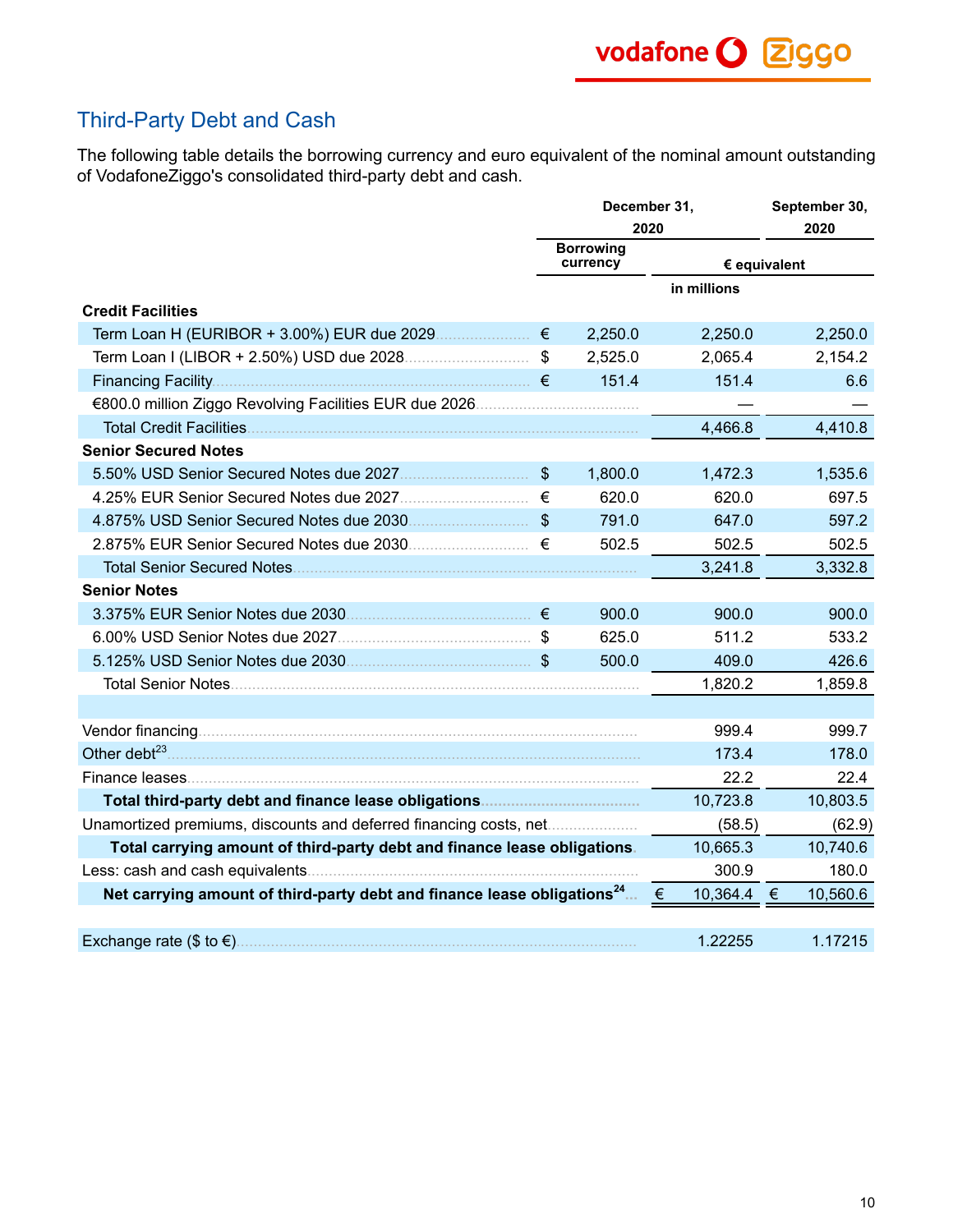## Covenant Debt Information

The following table details the euro equivalent of the reconciliation from VodafoneZiggo's consolidated third- party debt to the total covenant amount of third-party gross<sup>25</sup> and net debt<sup>24</sup> and includes information regarding the projected principal-related cash flows of our cross-currency derivative instruments. The euro equivalents presented below are based on exchange rates that were in effect as of December 31, 2020 and September 30, 2020. These amounts are presented for illustrative purposes only and will likely differ from the actual cash receipts in future period

|                                                                              | December 31. |              | September 30, |          |  |
|------------------------------------------------------------------------------|--------------|--------------|---------------|----------|--|
|                                                                              |              | 2020         |               | 2020     |  |
|                                                                              |              | in millions  |               |          |  |
| Total third-party debt and finance lease obligations (€ equivalent).         | €            | $10,723.8$ € |               | 10,803.5 |  |
| Vendor financing.                                                            |              | (999.4)      |               | (999.7)  |  |
| Finance lease obligations.                                                   |              | (22.2)       |               | (22.4)   |  |
| Other debt $^{23}$                                                           |              | (173.4)      |               | (178.0)  |  |
| Credit Facility excluded amount*                                             |              | (493.2)      |               | (503.1)  |  |
| Projected principal-related cash receipts associated with our cross-currency |              |              |               |          |  |
| derivative instruments.                                                      |              | 183.2        |               | (35.4)   |  |
| Total covenant amount of third-party gross debt <sup>25</sup> .              |              | 9.218.8      |               | 9.064.9  |  |
|                                                                              |              | (50.3)       |               | (175.8)  |  |
| Total covenant amount of third-party net debt <sup>24</sup> .                |              | 9,168.5      |               | 8,889.1  |  |

\* This excludes the €148.2 million and €4.2 million as at December 31, 2020 and September 30, 2020, respectively, of cash related to the unutilized portion of the Vendor Finance Note facility and €102.4 million as at December 31, 2020 that is outside the covenant group

# Forward-Looking Statements

This press release contains forward-looking statements within the meaning of the Private Securities Litigation Reform Act of 1995, including statements with respect to our strategies, future financial and operational growth prospects and opportunities; expectations with respect to our Adjusted EBITDA and cash returns to our shareholders; expectations with respect to the development, enhancement and expansion of our superior networks and innovative and advanced products and services; expectations regarding the availability of mobile devices with 1 Gbps+ download speeds; expectations with respect to synergies; the strength of our balance sheet and tenor of our third-party debt; and other information and statements that are not historical fact. These forward-looking statements involve certain risks and uncertainties that could cause actual results to differ materially from those expressed or implied by these statements. These risks and uncertainties include events that are outside of our control, such as the impact of the COVID-19 pandemic on our company; the continued use by subscribers and potential subscribers of our services and their willingness to upgrade to our more advanced offerings; our ability to meet challenges from competition, to manage rapid technological change or to maintain or increase rates to our subscribers or to pass through increased costs to our subscribers; the effects of changes in laws or regulation; general economic factors; our ability to obtain regulatory approval and satisfy regulatory conditions associated with acquisitions and dispositions; our ability to successfully acquire and integrate new businesses and realize anticipated efficiencies from the combination of Vodafone Netherlands and Ziggo as well as any acquired businesses; the availability of attractive programming for our video services and the costs associated with such programming; our ability to achieve forecasted financial and operating targets; the outcome of any pending or threatened litigation; the ability of our operating companies to access cash of their respective subsidiaries; the impact of our operating companies' future financial performance, or market conditions generally, on the availability, terms and deployment of capital; fluctuations in currency exchange and interest rates; the ability of suppliers and vendors to timely deliver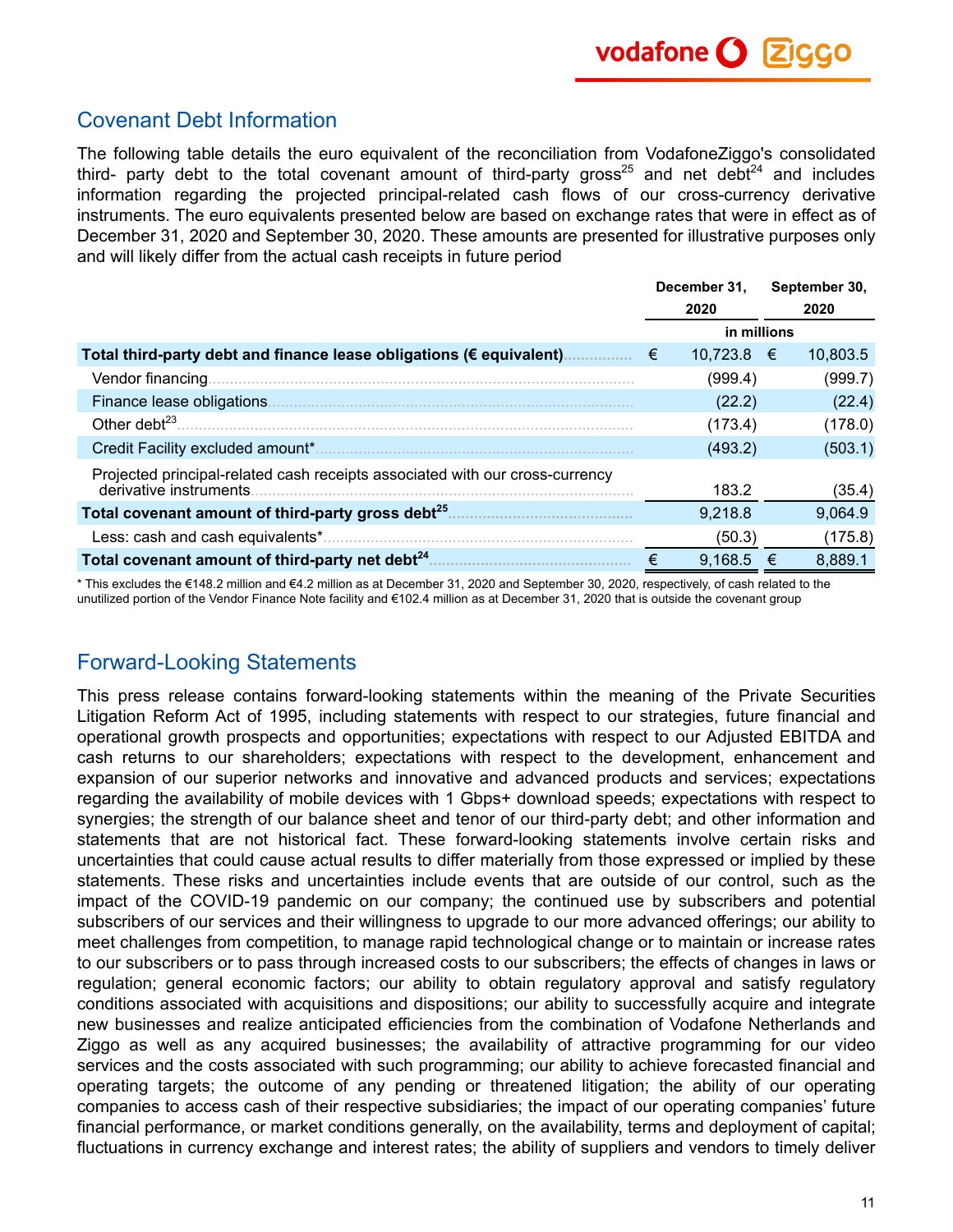quality products, equipment, software, services and access; our ability to adequately forecast and plan future network requirements including the costs and benefits associated with network expansions; and other factors detailed from time to time in our most recent Annual and Quarterly Reports. These forwardlooking statements speak only as of the date of this release. We expressly disclaim any obligation or undertaking to disseminate any updates or revisions to any forward-looking statement contained herein to reflect any change in our expectations with regard thereto or any change in events, conditions or circumstances on which any such statement is based.

### Contact Information

|            | <b>VodafoneZiggo Investor Relations:</b> |                       | <b>VodafoneZiggo Corporate Communications:</b> |  |  |  |  |  |  |
|------------|------------------------------------------|-----------------------|------------------------------------------------|--|--|--|--|--|--|
| Caspar Bos | +31 625 010 921                          | <b>Annick Bettink</b> | +31 88 717 0717                                |  |  |  |  |  |  |
| Wily Ang   | +31 646 245 128                          | E-mail                | pers@vodafoneziggo.com                         |  |  |  |  |  |  |
| E-mail     | IR@vodafoneziggo.com                     |                       |                                                |  |  |  |  |  |  |
|            |                                          |                       |                                                |  |  |  |  |  |  |

## About VodafoneZiggo

VodafoneZiggo is a leading Dutch company that provides fixed, mobile and integrated communication and entertainment services to consumers and businesses. As of December 31, 2020, we have over 5 million mobile, nearly 4 million video, over 3 million fixed broadband internet and over 2 million fixed telephony subscribers.

Approximately 8,000 people are employed by VodafoneZiggo. Our offices are located in Utrecht, Amsterdam, Maastricht, Hilversum, Leeuwarden, Groningen, Zwolle, Nijmegen, Helmond and Rotterdam.

The VodafoneZiggo JV is a joint venture between Liberty Global, one of the world's leading converged video, broadband and communications companies, and Vodafone Group, one of the world's leading technology communications companies. Liberty Global has operations in seven European countries under the consumer brands Virgin Media, Telenet, UPC and the combined Sunrise UPC. Liberty Global delivers market-leading products through next-generation networks that connect customers subscribing to 50 million broadband, video, fixed and mobile telephony services. Liberty Global owns significant investments in ITV, All3Media, Canal+ Polska, LionsGate, the Formula E racing series and several regional sports networks. Vodafone Group is the largest mobile and fixed network operator in Europe and a leading global IoT connectivity provider, operating mobile and fixed networks in 21 countries and partnering with mobile networks in 48 more. As of December 31, 2020, Vodafone Group had over 300 million mobile customers, more than 27 million fixed broadband customers, over 22 million TV customers and connected more than 108 million IoT devices.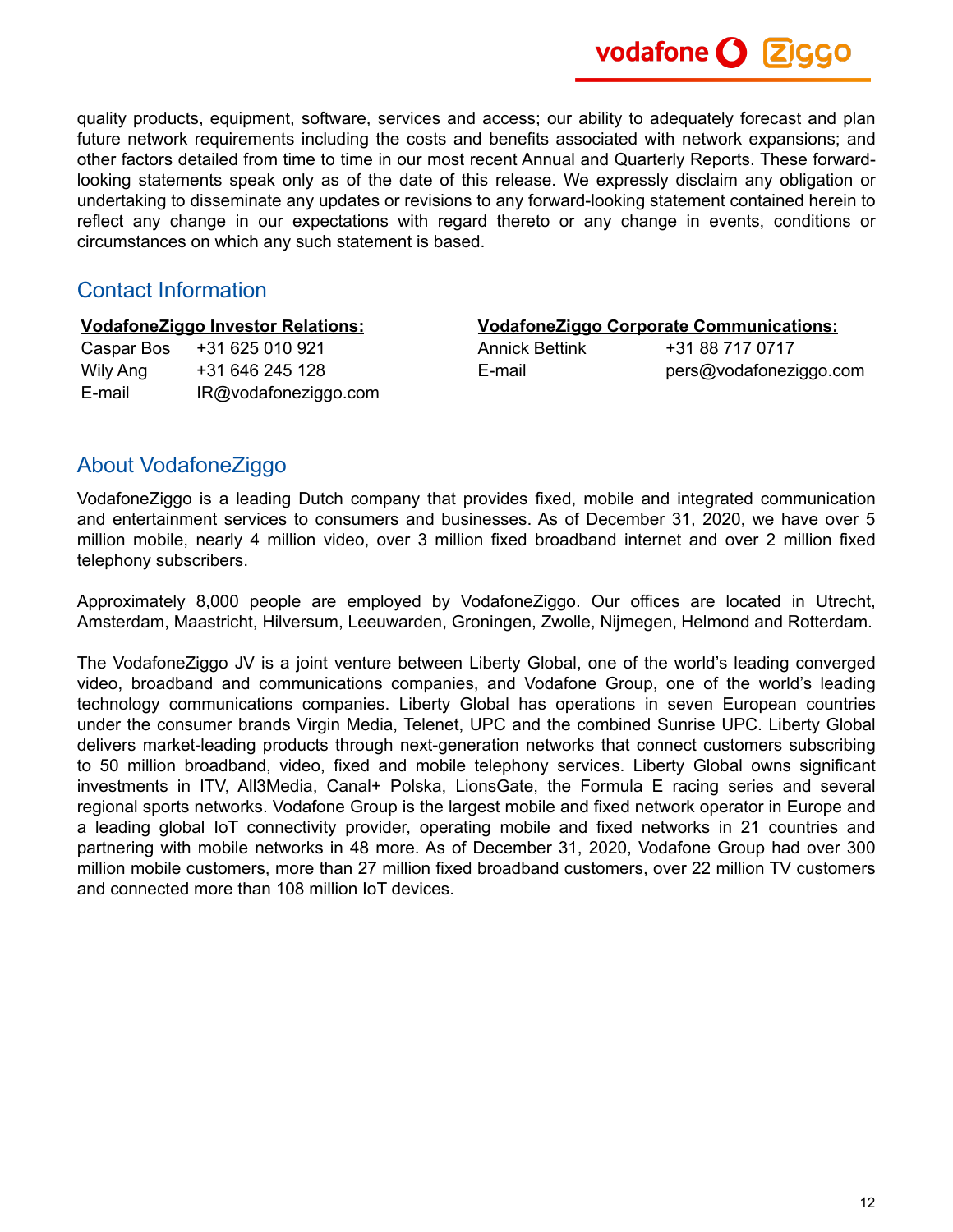#### Footnotes

- 1. The financial figures contained in this release are prepared in accordance with accounting principles generally accepted in the United States ("U.S. GAAP").
- 2. Financial guidance for FY 2020:
	- a. Adjusted EBITDA growth of 4%-5%
	- b. Property and equipment additions of 19-21% of revenue, including integration-related additions of approximately €80 million
	- c. Upper end of €400 million €500 million total cash available for potential shareholder distributions

A reconciliation of our Adjusted EBITDA guidance to a U.S. GAAP measure is not provided due to the fact that not all elements of the reconciliation are projected as part of our forecasting process, as certain items may vary significantly from one period to another. For the definition and reconciliation of Adjusted EBITDA, see note 5.

Total cash available refers to cash generated during the period excluding any financing and investment expenses relating to potential acquisitions, mobile spectrum auction fees or other liabilities.

Cash returns to our shareholders includes payments for dividends and principal and interest on shareholder loans. Of note, this is in addition to the shareholder charges that we describe in our 2019 annual report. Shareholders refers to the 50:50 ownership by Vodafone and Liberty Global of VodafoneZiggo.

- 3. Adjusted EBITDA, previously referred to as Operating Cash Flow ("OCF"), is the primary measure used by our management to evaluate the operating performance of our businesses. Adjusted EBITDA is also a key factor that is used by our management and our Supervisory Board to evaluate the effectiveness of our management for purposes of annual and other incentive compensation plans. As we use the term, Adjusted EBITDA is defined as operating income before depreciation and amortization, share-based compensation, provisions and provision releases related to significant litigation and impairment, restructuring and other operating items. Other operating items include (i) gains and losses on the disposition of long-lived assets, (ii) third-party costs directly associated with successful and unsuccessful acquisitions and dispositions, including legal, advisory and due diligence fees, as applicable, and (iii) other acquisition-related items, such as gains and losses on the settlement of contingent consideration. Our management believes Adjusted EBITDA is a meaningful measure because it represents a transparent view of our recurring operating performance that is unaffected by our capital structure and allows management to (a) readily view operating trends, (b) perform analytical comparisons and benchmarking between entities and (c) identify strategies to improve operating performance. We believe our Adjusted EBITDA measure is useful to investors because it is one of the bases for comparing our performance with the performance of other companies in the same or similar industries, although our measure may not be directly comparable to similar measures used by other companies. Adjusted EBITDA should be viewed as a measure of operating performance that is a supplement to, and not a substitute for, operating income, net earnings or loss, cash flow from operating activities and other U.S. GAAP measures of income or cash flows. A reconciliation of net loss to Adjusted EBITDA is presented under the *Financial Results, Adjusted EBITDA Reconciliation, Property and Equipment Additions & Operating FCF Reconciliation* section of this release.
- 4. Property and equipment additions include property and equipment capital expenditures on an accrual basis, amounts financed under vendor financing or finance lease arrangements and other non-cash additions. Spectrum license additions include capital expenditures for spectrum licenses on an accrual basis.
- 5. Converged households or converged SIMs represent customers in either our Consumer or SOHO segment that subscribe to both a fixedline digital TV and an internet service (like Connect Start, Complete and Max) and Vodafone and/or hollandsnieuwe postpaid mobile telephony service.
- 6. RGU ("Revenue Generating Unit") is separately a Basic Video Subscriber, Enhanced Video Subscriber, Internet Subscriber or Telephony Subscriber (each as defined and described below). A home, residential multiple dwelling unit, or commercial unit may contain one or more RGUs. For example, if a residential customer in our market subscribed to our enhanced video service, fixed-line telephony service and broadband internet service, the customer would constitute three RGUs. Total RGUs is the sum of Basic Video, Enhanced Video, Internet and Telephony Subscribers. RGUs generally are counted on a unique premises basis such that a given premises does not count as more than one RGU for any given service. On the other hand, if an individual receives one of our services in two premises (e.g. a primary home and a vacation home), that individual will count as two RGUs for that service. Each bundled cable, internet or telephony service is counted as a separate RGU regardless of the nature of any bundling discount or promotion. Non-paying subscribers are counted as subscribers during their free promotional service period. Some of these subscribers may choose to disconnect after their free service period. Services offered without charge on a long-term basis (e.g., VIP subscribers, or free service to employees) generally are not counted as RGUs. We do not include subscriptions to mobile services in our externally reported RGU counts. In this regard, our December 31, 2020 RGU counts exclude our separately reported prepaid and postpaid mobile subscribers.
- 7. Our mobile subscriber count represents the number of active subscriber identification module (SIM) cards in service rather than services provided. For example, if a mobile subscriber has both a data and voice plan on a smartphone this would equate to one mobile subscriber. Alternatively, a subscriber who has a voice and data plan for a mobile handset and a data plan for a laptop (mobile broadband or secondary SIM) would be counted as two mobile subscribers. Our mobile subscriber count includes both prepaid and postpaid plans. Prepaid customers are excluded from our prepaid mobile telephony subscriber counts after a period of inactivity of 9 months.
- 8. Average Revenue Per Unit ("ARPU") refers to the average monthly subscription or service revenue, for either fixed or mobile services, respectively, per average fixed customer relationship or mobile subscriber, as applicable. Although presented on a combined basis in our operating statistics summary table above, our ARPU per fixed customer relationship is calculated separately for our residential ("Consumer cable ARPU") , SOHO ("SOHO cable ARPU") and Small Business ("Small Business cable ARPU") subscribers by dividing the average applicable monthly cable subscription revenue for the indicated period, by the average of the opening and closing balances for the fixed customer relationship for the period. Fixed customer relationships of entities acquired during the period are normalized. Although presented on a combined basis in our operating statistics summary table above, our ARPU per mobile subscriber is calculated separately for our Consumer ("Consumer mobile postpaid ARPU") and B2B ("B2B mobile postpaid ARPU") subscribers. Our ARPU per mobile subscriber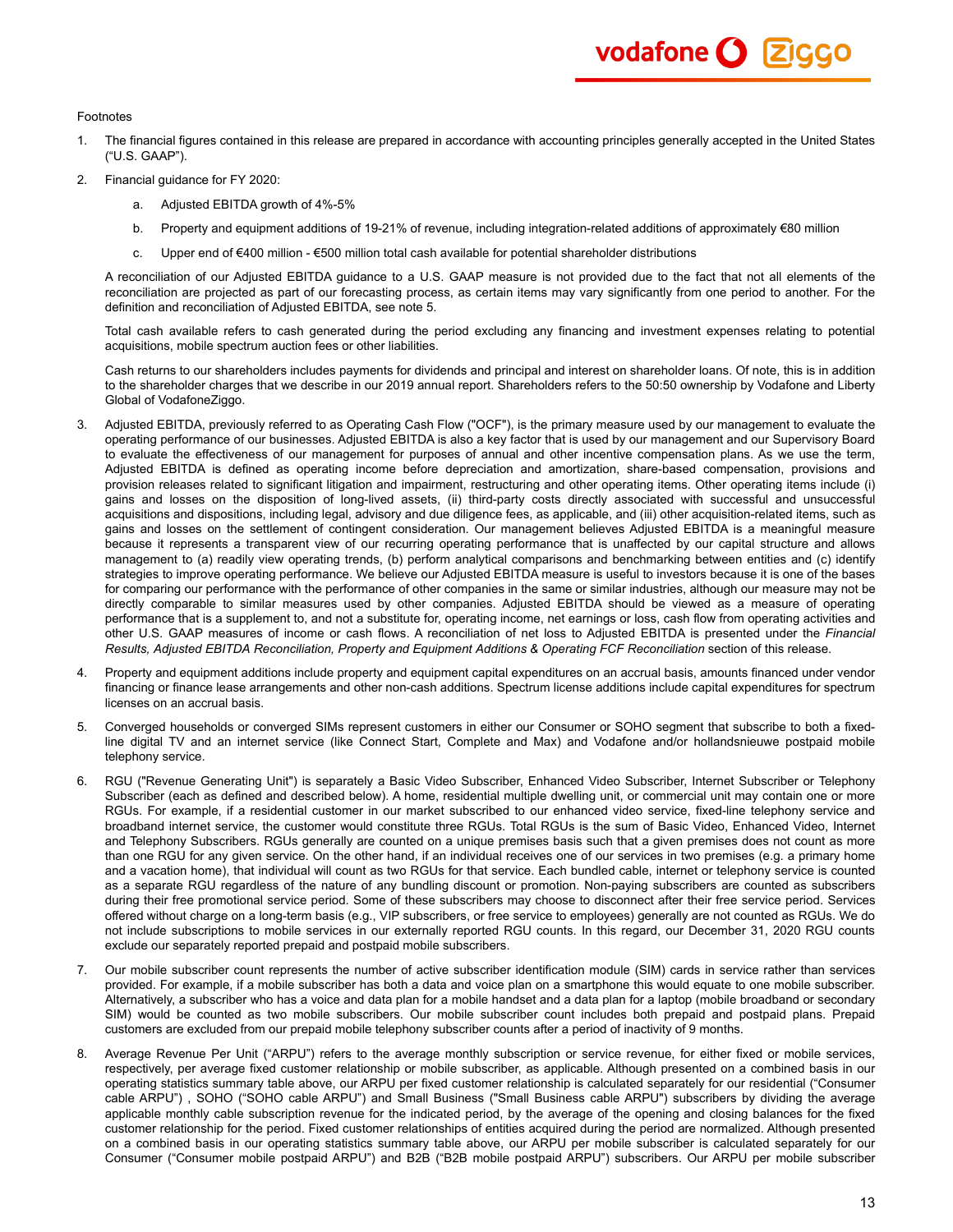calculations refer to the average monthly mobile service and interconnect revenue per average mobile subscribers in service and are calculated by dividing the average monthly postpaid mobile service revenue including interconnect revenue for the indicated period, by the average of the opening and closing balances of postpaid mobile subscribers in service for the period.

vodafone O **Z**iggo

- 9. We define Operating FCF (Operating Free Cash Flow) as Adjusted EBITDA less property and equipment additions. Operating FCF is an additional metric that we use to measure the performance of our operations after considering the level of property and equipment additions incurred during the period. Operating FCF should be viewed as a measure of operating performance that is a supplement to, and not a substitute for, operating income, net earnings or loss, cash flow from operating activities and other U.S. GAAP measures of income or cash flows.
- 10. Consumer cable revenue is classified as either subscription revenue or non-subscription revenue. Consumer cable subscription revenue includes revenue from subscribers for ongoing broadband internet, video, and voice services offered to residential customers and the amortization of installation fee. Consumer cable non-subscription revenue includes, among other items, interconnect, channel carriage fees and late fees.
- 11. Consumer mobile revenue is classified as either service revenue or non-service revenue. Consumer mobile service revenue includes revenue from ongoing mobile and data services offered under postpaid and prepaid arrangements to residential customers. Consumer mobile non-service revenue includes, among other items, interconnect revenue, mobile handset and accessories sales, and late fees.
- 12. B2B cable revenue is classified as either subscription revenue or non-subscription revenue. B2B cable subscription revenue includes revenue from business broadband internet, video, voice, and data services offered to SOHO, small and medium to large enterprises. B2B cable non-subscription revenue includes, among other items, revenue from hosting services, installation fees, carriage fees and interconnect.
- 13. B2B mobile revenue is classified as either service revenue or non-service revenue. B2B mobile service revenue includes revenue from ongoing mobile and data services offered to SOHO, small and medium to large enterprise customers as well as wholesale customers. B2B mobile non-service revenue includes, among other items, interconnect including visitor revenue, mobile handset and accessories sales, and late fees.
- 14. Our fully-swapped third-party debt borrowing cost represents the weighted average interest rate on our aggregate variable- and fixed-rate indebtedness (excluding finance leases and vendor and handset financing obligations), including the effects of derivative instruments and commitment fees, but excluding the impact of financing costs.
- 15. Homes Passed are homes, residential multiple dwelling units or commercial units that can be connected to our networks without materially extending the distribution plant. Our Homes Passed counts are based on internally maintained databases of connected addresses, which are updated monthly. Due to the fact that we do not own the partner networks, we do not report homes passed for partner networks.
- 16. Fixed Customer Relationships are the number of customers who receive at least one of our video, internet or telephony services that we count as RGU, without regard to which or to how many services they subscribe. Fixed Customer Relationships generally are counted on a unique premises basis. Accordingly, if an individual receives our services in two premises (e.g., a primary home and a vacation home), that individual generally will count as two Fixed Customer Relationships. We exclude mobile-only customers from Fixed Customer Relationships.
- 17. Basic Video Subscriber is a home, residential multiple dwelling unit or commercial unit that receives our video service over our broadband network either via an analog video signal or via a digital video signal without subscribing to any recurring monthly service that requires the use of encryption-enabling technology. Encryption-enabling technology includes smart cards, or other integrated or virtual technologies that we use to provide our enhanced service offerings. We count RGUs on a unique premises basis. In other words, a subscriber with multiple outlets in one premises is counted as one RGU and a subscriber with two homes and a subscription to our video service at each home is counted as two RGUs.
- 18. Enhanced Video Subscriber is a home, residential multiple dwelling unit or commercial unit that receives our video service over our broadband network or through a partner network via a digital video signal while subscribing to any recurring monthly service that requires the use of encryption-enabling technology. Enhanced Video Subscribers are counted on a unique premises basis. For example, a subscriber with one or more set-top boxes that receives our video service in one premises is generally counted as just one subscriber. An Enhanced Video Subscriber is not counted as a Basic Video Subscriber. As we migrate customers from basic to enhanced video services, we report a decrease in our Basic Video Subscribers equal to the increase in our Enhanced Video Subscribers. Subscribers to enhanced video services provided by our operations over partner networks receive basic video services from the partner networks as opposed to our operations.
- 19. Internet Subscriber is a home, residential multiple dwelling unit or commercial unit that receives internet services over our networks, or that we service through a partner network.
- 20. Telephony Subscriber is a home, residential multiple dwelling unit or commercial unit that receives voice services over our networks, or that we service through a partner network. Telephony Subscribers exclude mobile telephony subscribers.
- 21. Other revenue includes, among other items, programming, advertising and site sharing revenue.
- 22. The capital expenditures that we report in our consolidated statements of cash flows do not include amounts that are financed under vendor financing or finance lease arrangements. Instead, these expenditures are reflected as non-cash additions to our property and equipment when the underlying assets are delivered, and as repayments of debt when the related principal is repaid.
- 23. Other debt represents handset financing obligations.
- 24. Net third-party debt is not a defined term under U.S. GAAP and may not therefore be comparable with other similarly titled measures reported by other companies.
- 25. Total covenant amount of third-party gross debt is the euro equivalent of the nominal amount outstanding of our third-party debt less (i) vendor financing, (ii) finance lease obligations, (iii) other debt and (iv) the projected principal-related cash flows associated with our crosscurrency derivative instruments. These projected cash flows are presented for illustrative purposes only and will likely differ from the actual